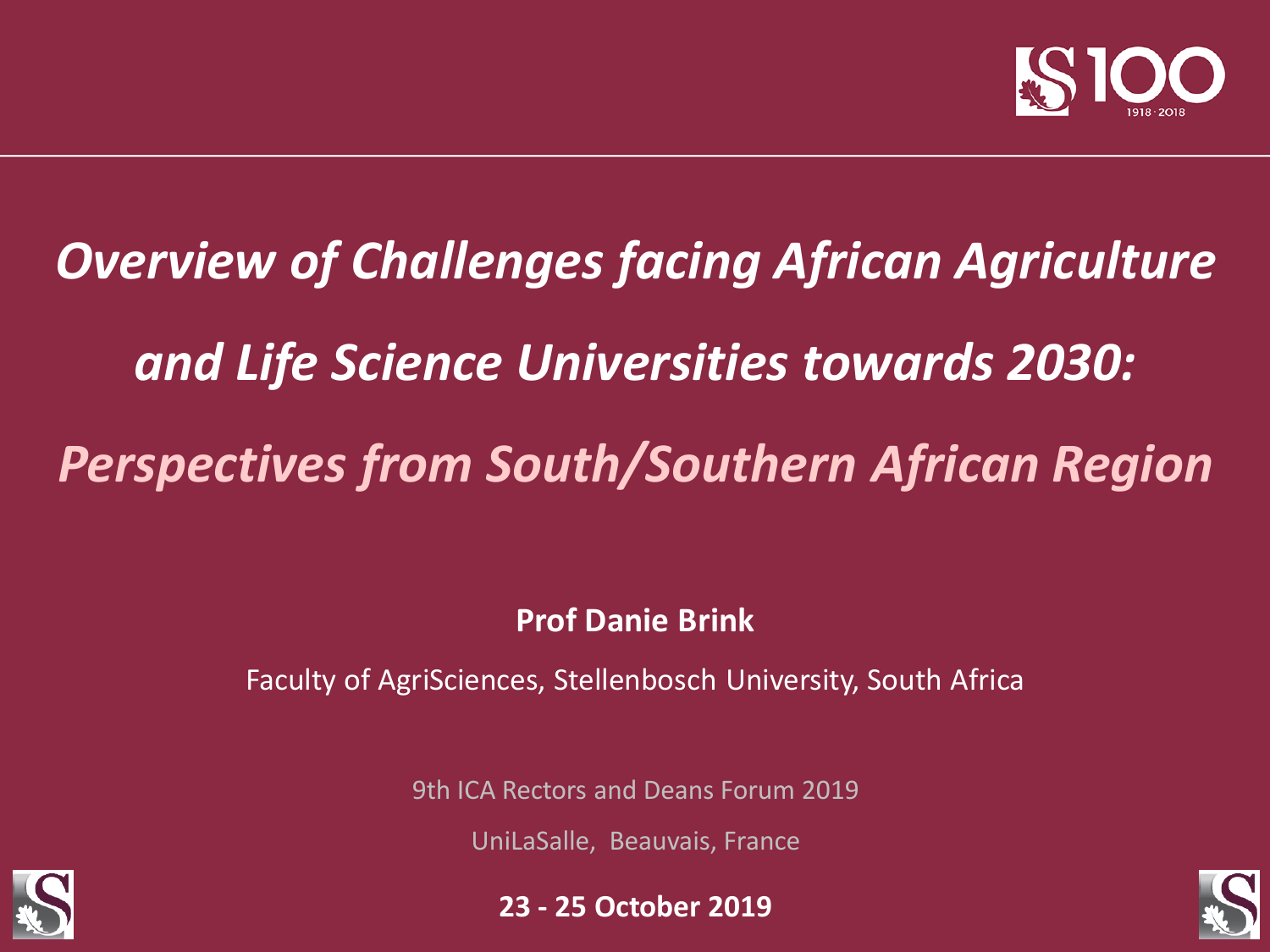

#### **OUR MISSION**

Stellenbosch University is a **research-intensive university** where we attract outstanding students, employ talented staff and provide a world-class environment; a place **connected to the world**, while enriching and transforming local, continental and global communities

#### **CORE STRATEGIC THEMES**:



Purposeful Partnerships and Inclusive Networks



Research for Impact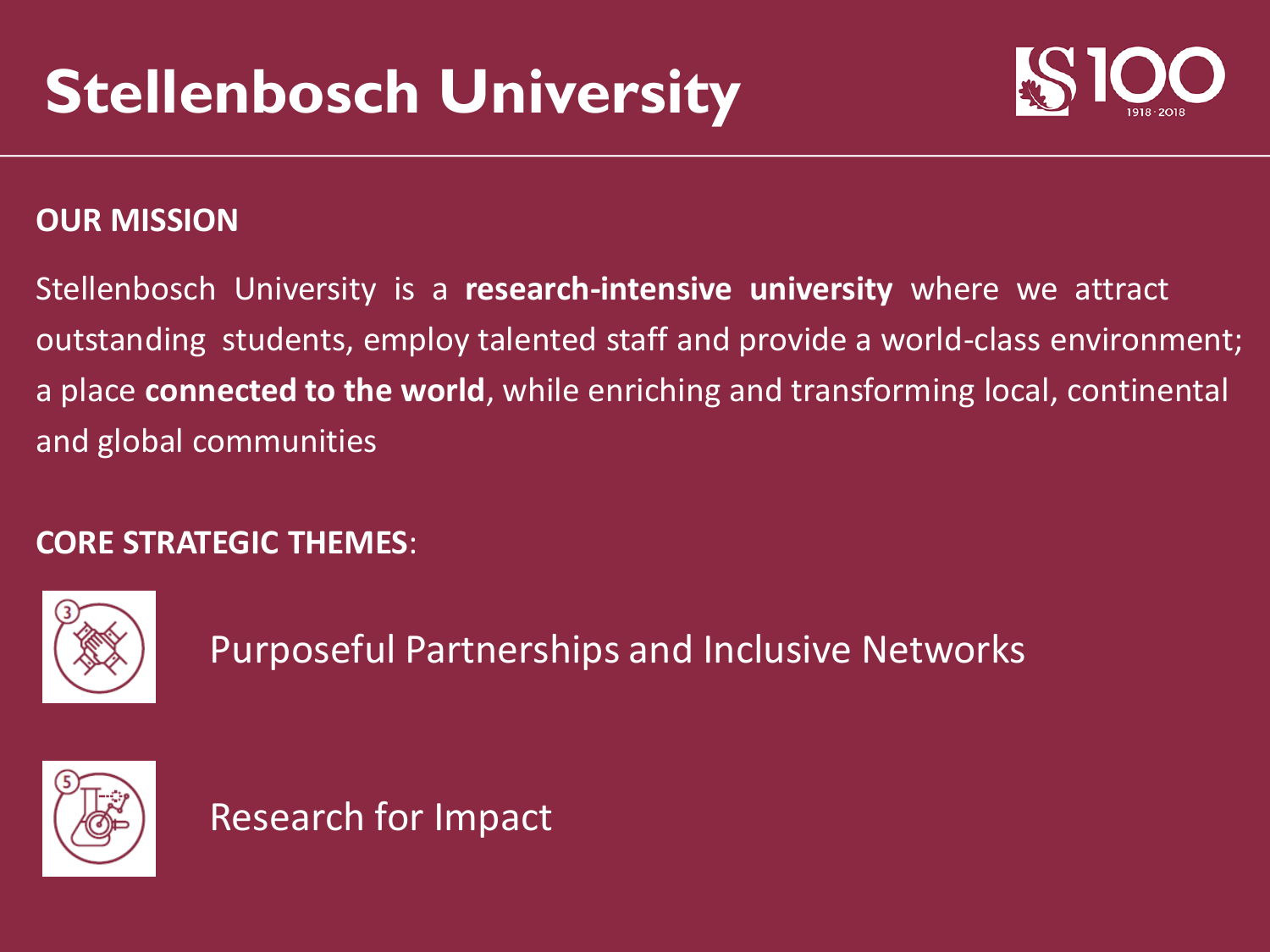## **Overview**

- Established 1918
- 11 Departments + 3 Institutes
- 1700 Undergraduate students
- 780 Post graduate; 240 PhD
- 125 Academic staff (98% PhD qualified)
- > > 380 publication units per year
- Top 50 (Global QS ranking)









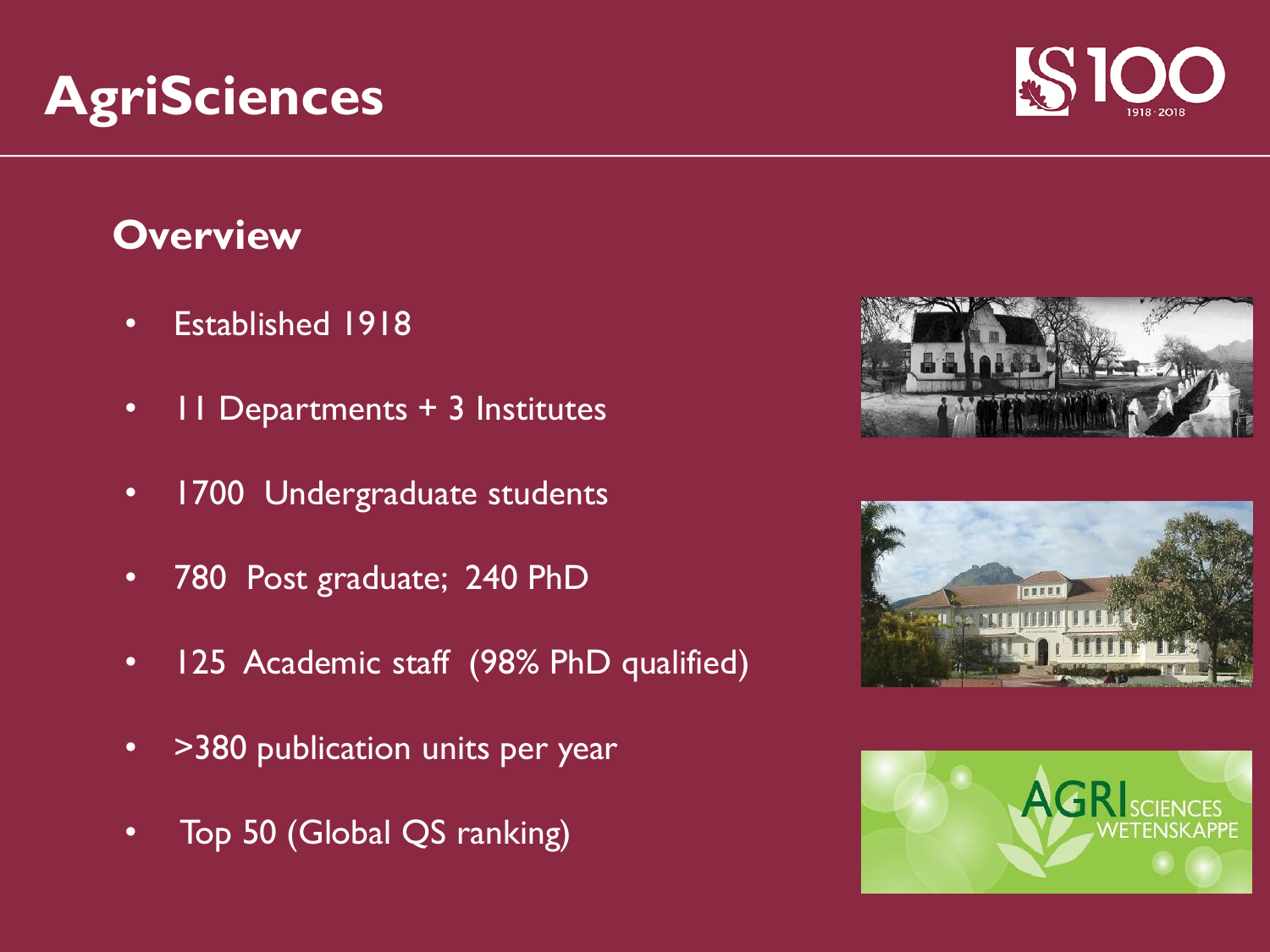



- 1. Key trends in Higher Education in Africa
- 2. Institutional Complexities
- 3. Research Intensive vs Teaching Intensive Universities
- 4. Research Intensive Universities: General and Specific Challenges
- 5. Towards 2030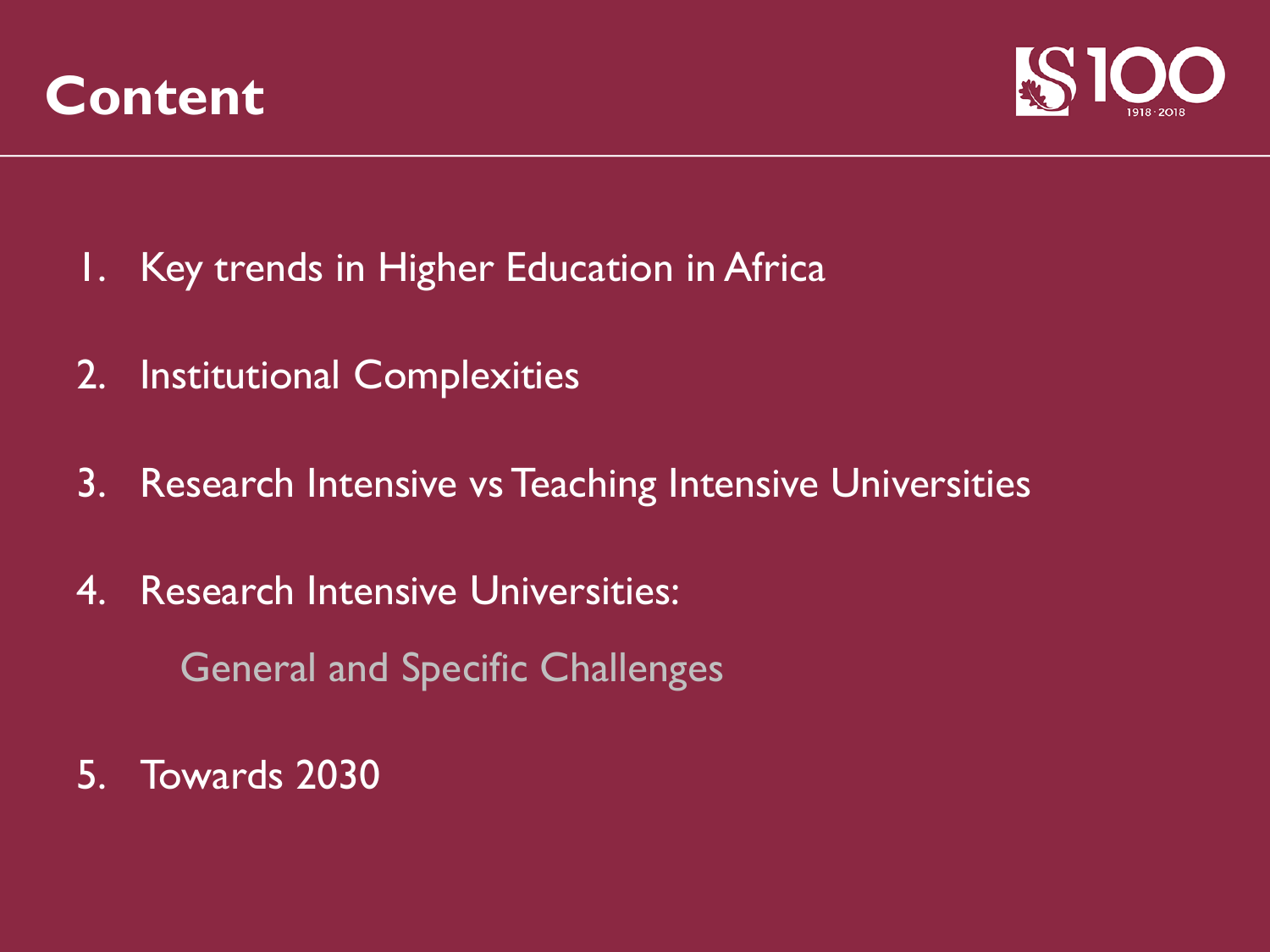

- Intensifying demand for affordable, accessible and quality education
- II. Increased focus on science, technology, engineering + agriculture
- III. Flexibility in modes of delivery and teaching technology
- IV. Transformation of the curriculum, skills and attributes
- V. Changing nature of funding models and partnerships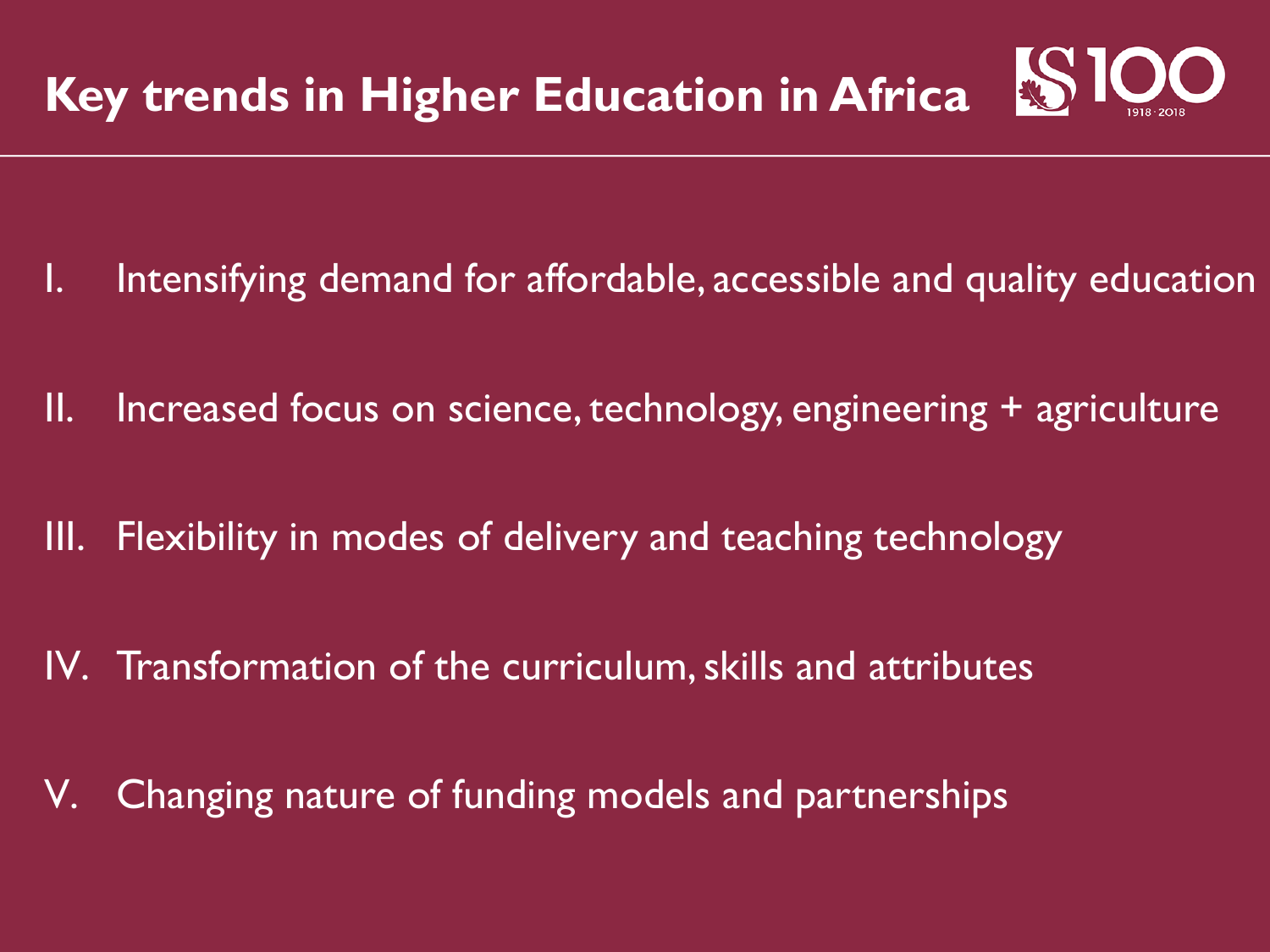## **Institutional Complexities**



- Social, economic and political complexities
- Diverse institutional nature
	- Teaching *vs* Research *vs* Services
	- Local *vs* Regional *vs* Global focus
	- Public *vs* Private *vs* External funding
- Diverse challenges
	- Funding
	- Staff
	- Infrastructure
	- Networks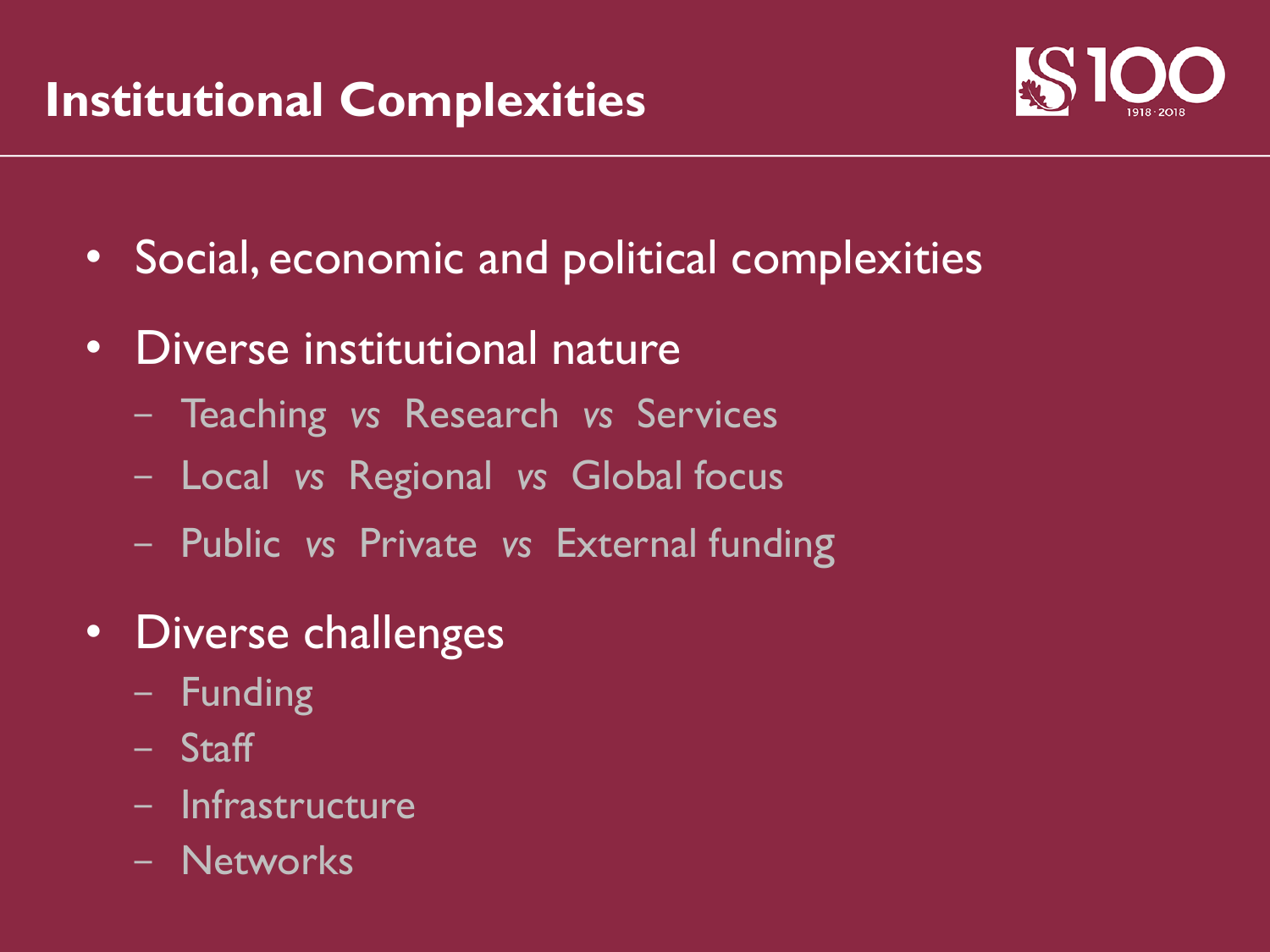

## **Advantages**

- Staff profile
- Staff : Student ratios
- Infrastructure and facilities
- Diverse funding / income streams
- Networks and partnerships
- Profile and branding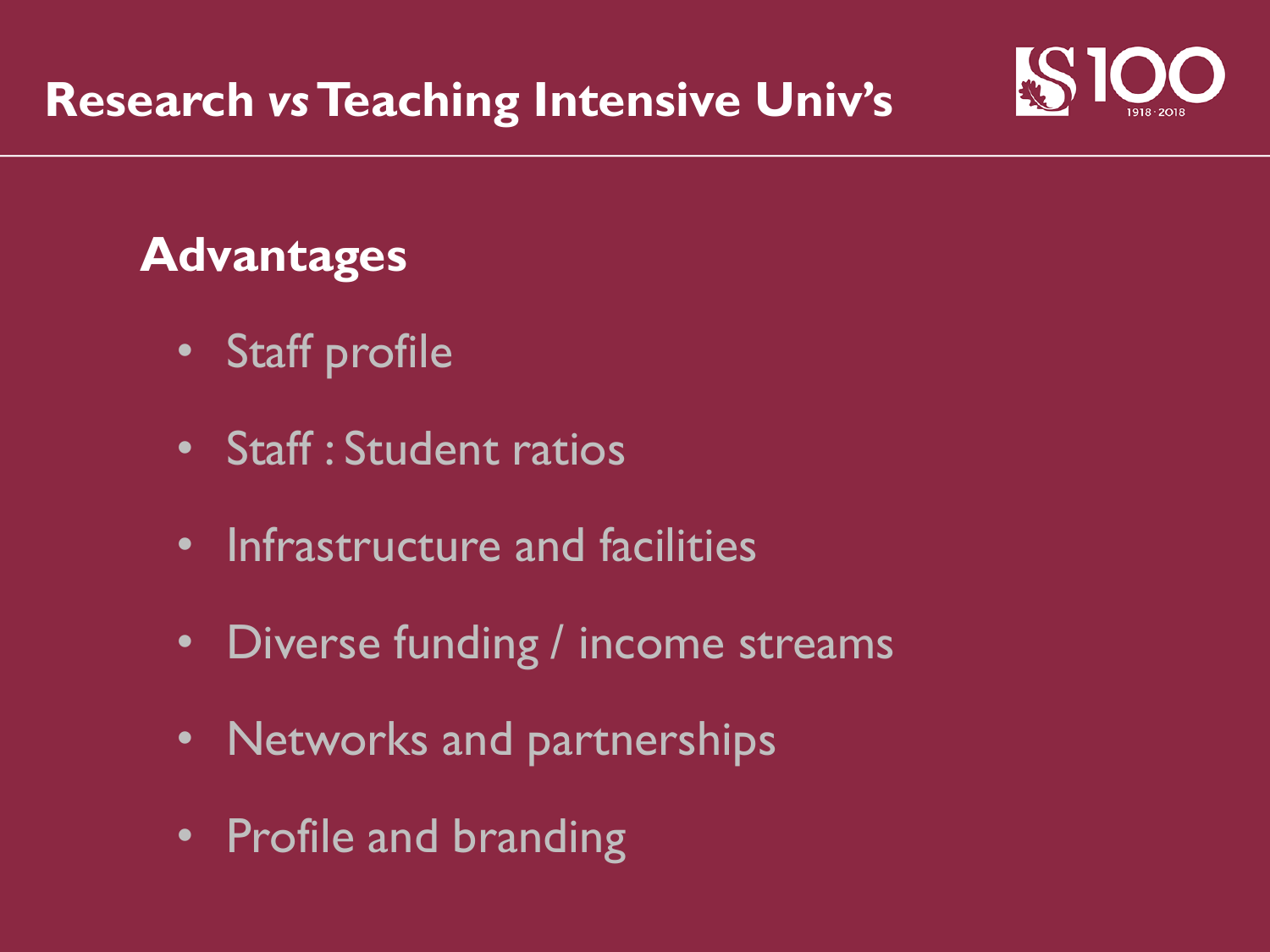

- Expertise in science and technology needed to contribute to and accelerate economic growth
- Intermediate and higher level vocational and technical skills is an important component in skills development
- Particularly in fostering science, technology and innovation and in the application, adaptation and use of technologies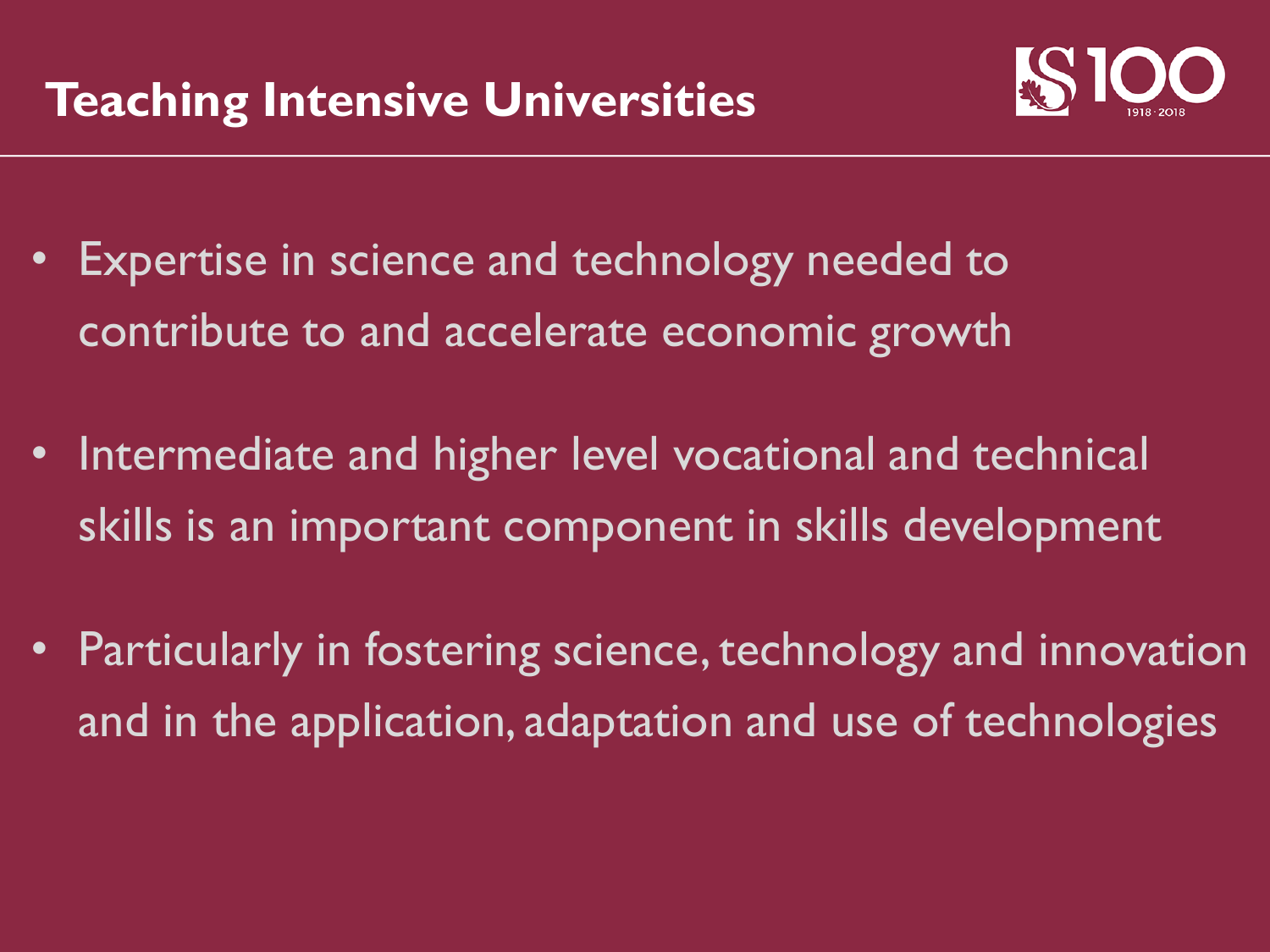

## **General Challenges**

- High costs
- Competition / Globalisation
- Multiple stakeholders
- Dynamic Research & Innovation agendas
- Capacity, policy and market-related constraints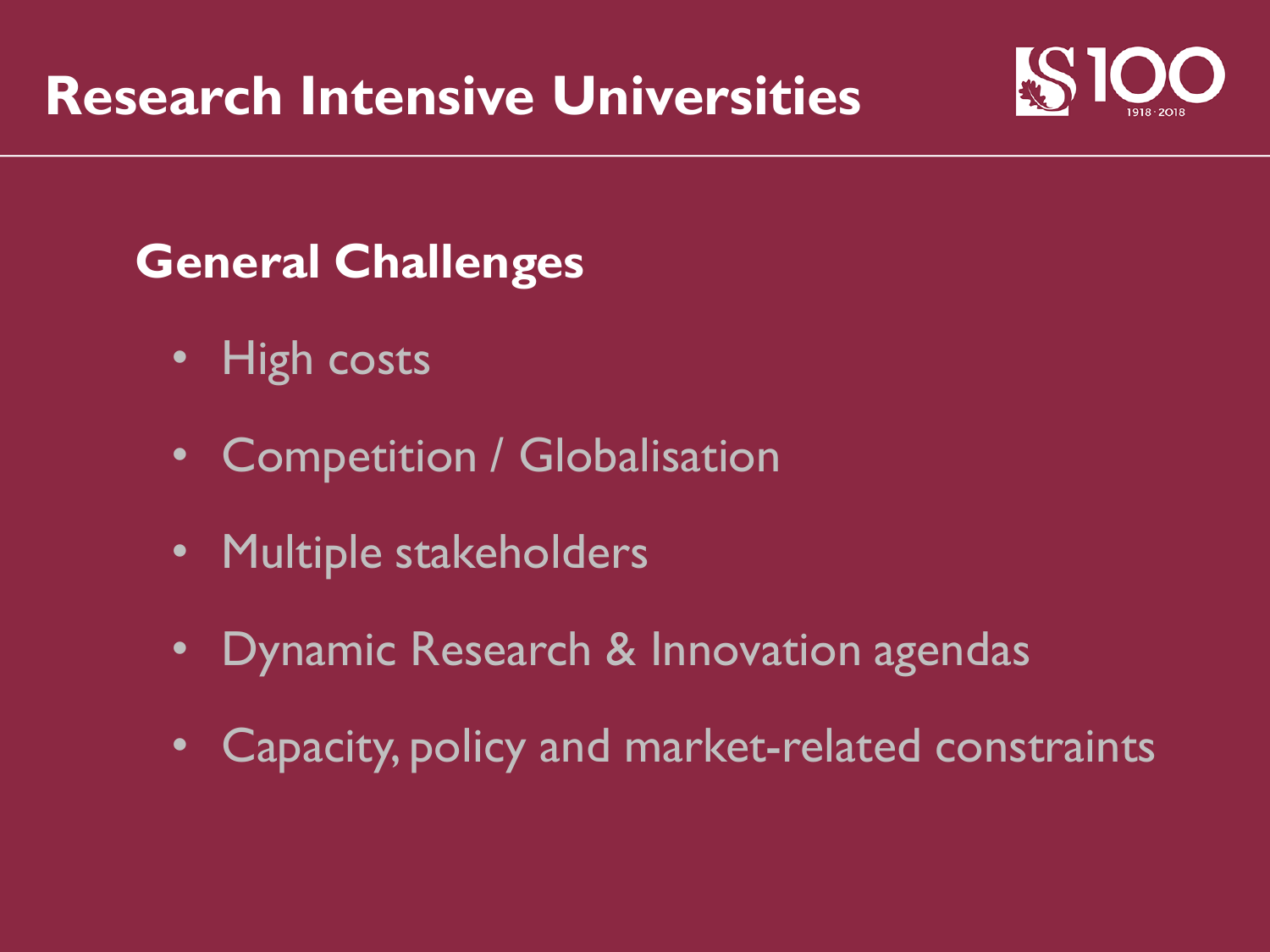

## **Specific Challenges**

- Reduced government funding
- Growing importance of international networks
- Complexity of R&I agenda
- Divergence of R&I stakeholder interests
- Value proposition: Outputs vs Impacts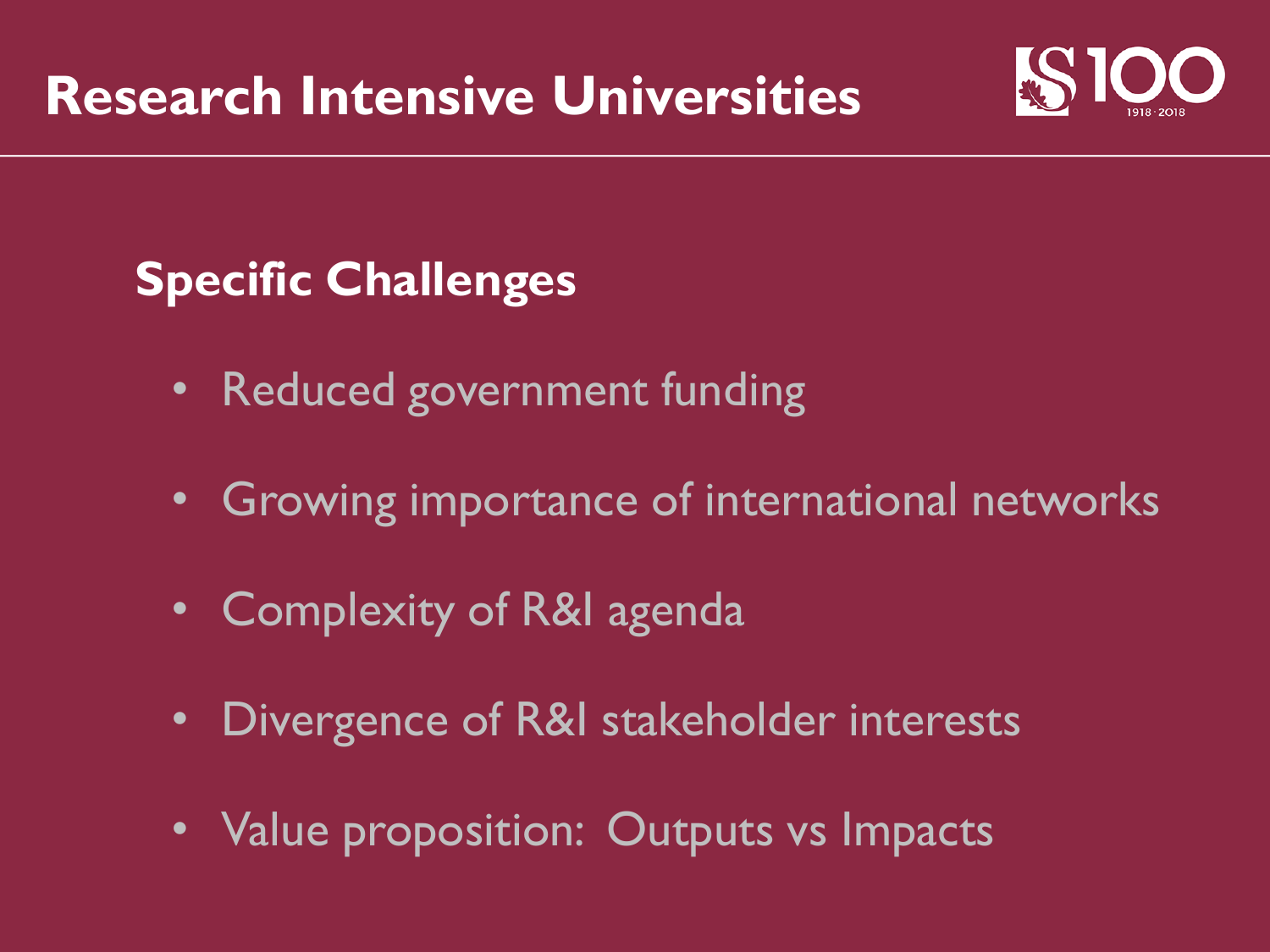# **Reduced Government Funding:** SU**\***









\* http://www.sun.ac.za/english/Pages/Annualreportarchives.aspx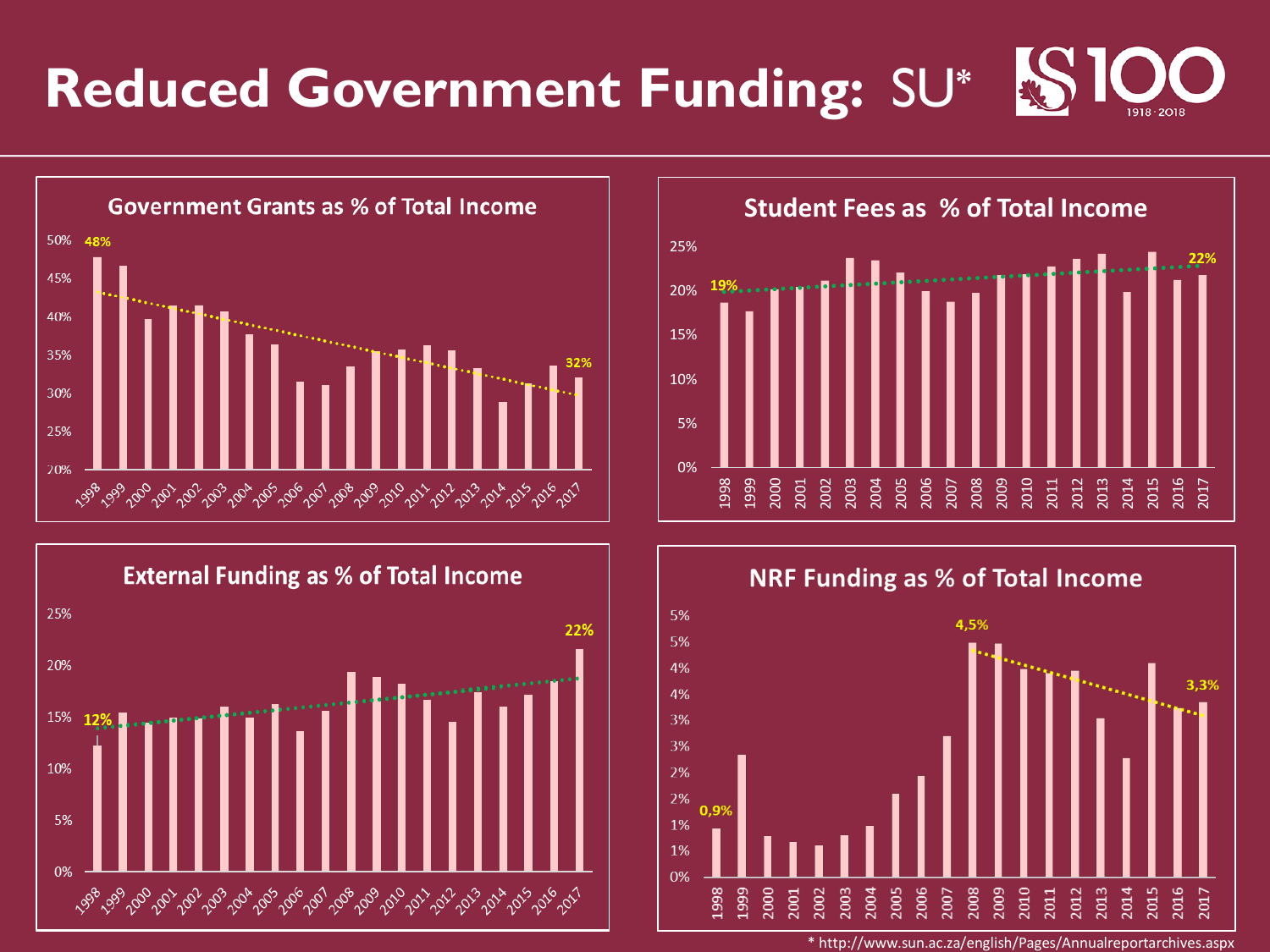# **Importance of International networks**



### *Total number of SU partners 272 institutions in 60 countries*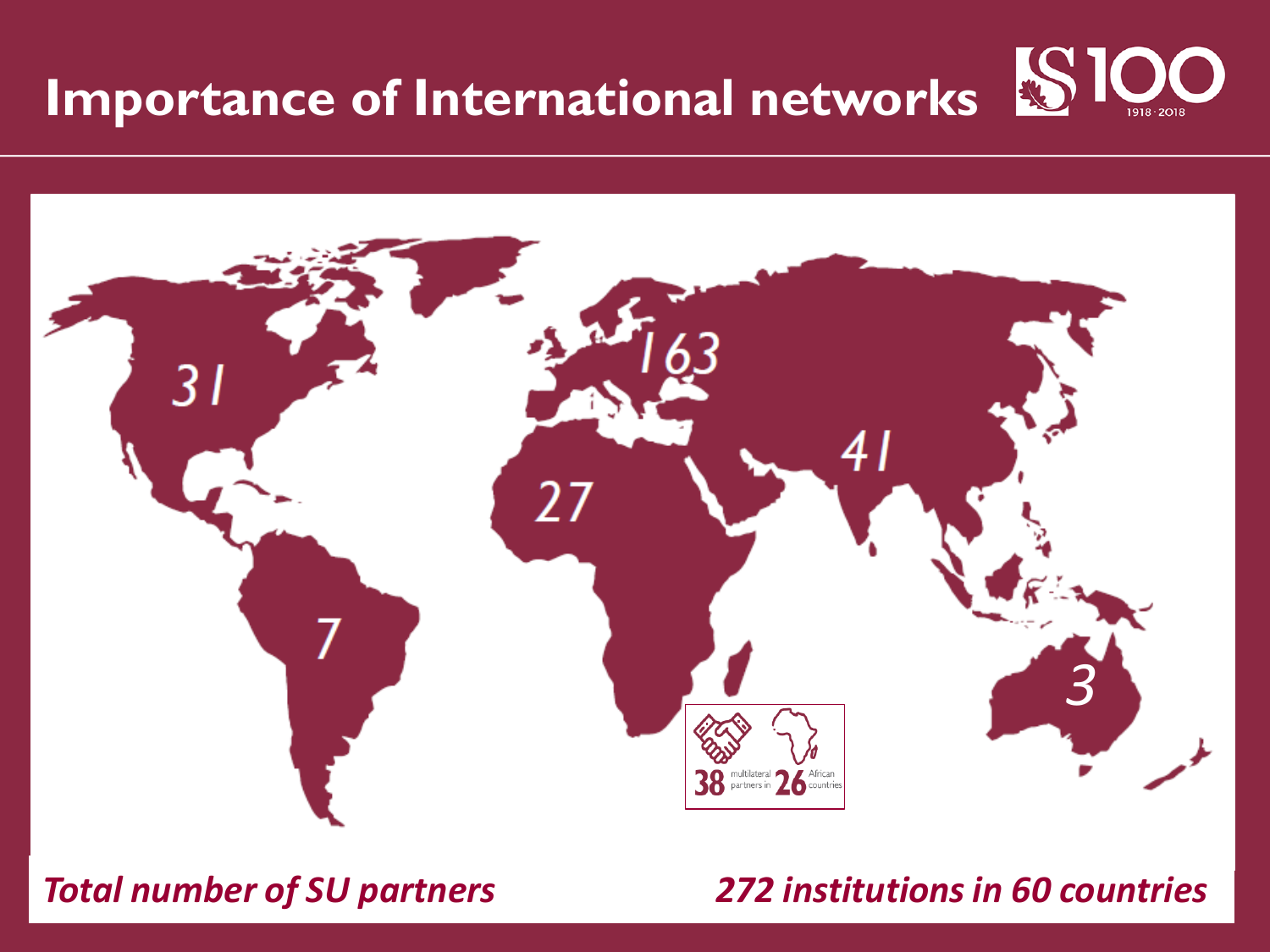## **Complexity of the R&I Agenda**





**Food security; Sustainability; Climate Change; Economic Development**

> **Risk management; Market systems; Rural development; Resilience**

**Crop improvement; Protection; Product quality**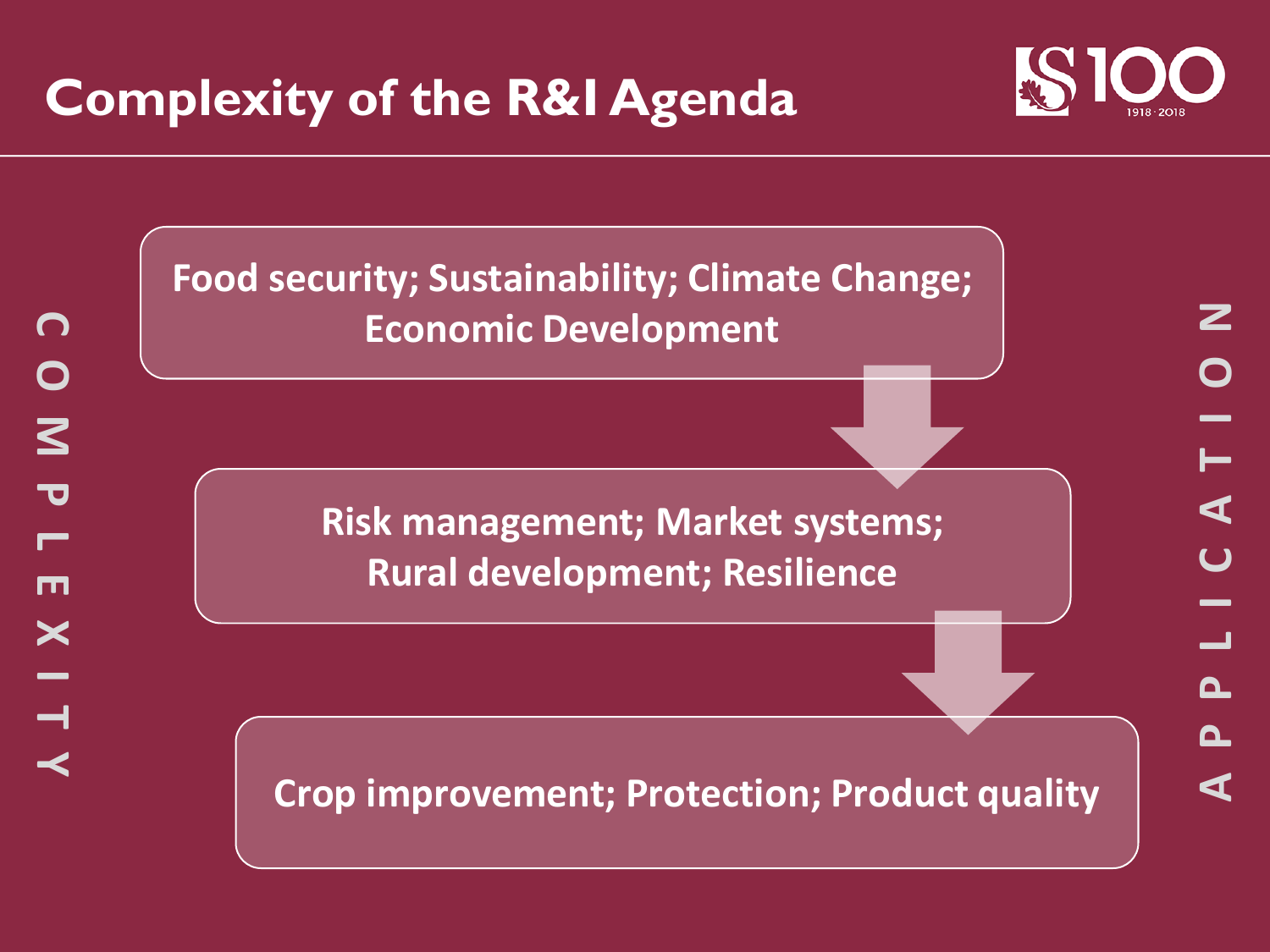## **Divergence of Stakeholder Interest**



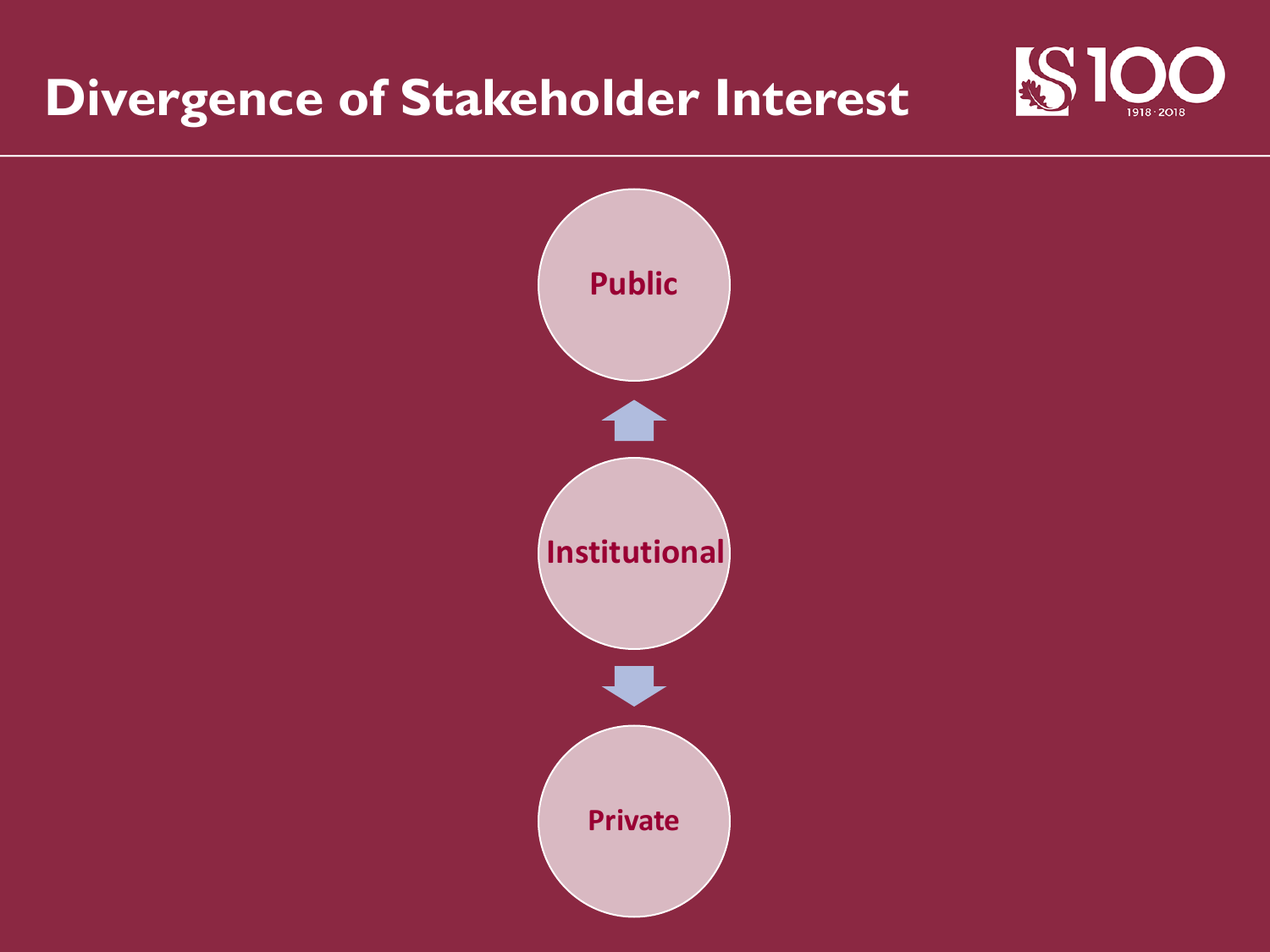## **Divergence of Stakeholder Interest**



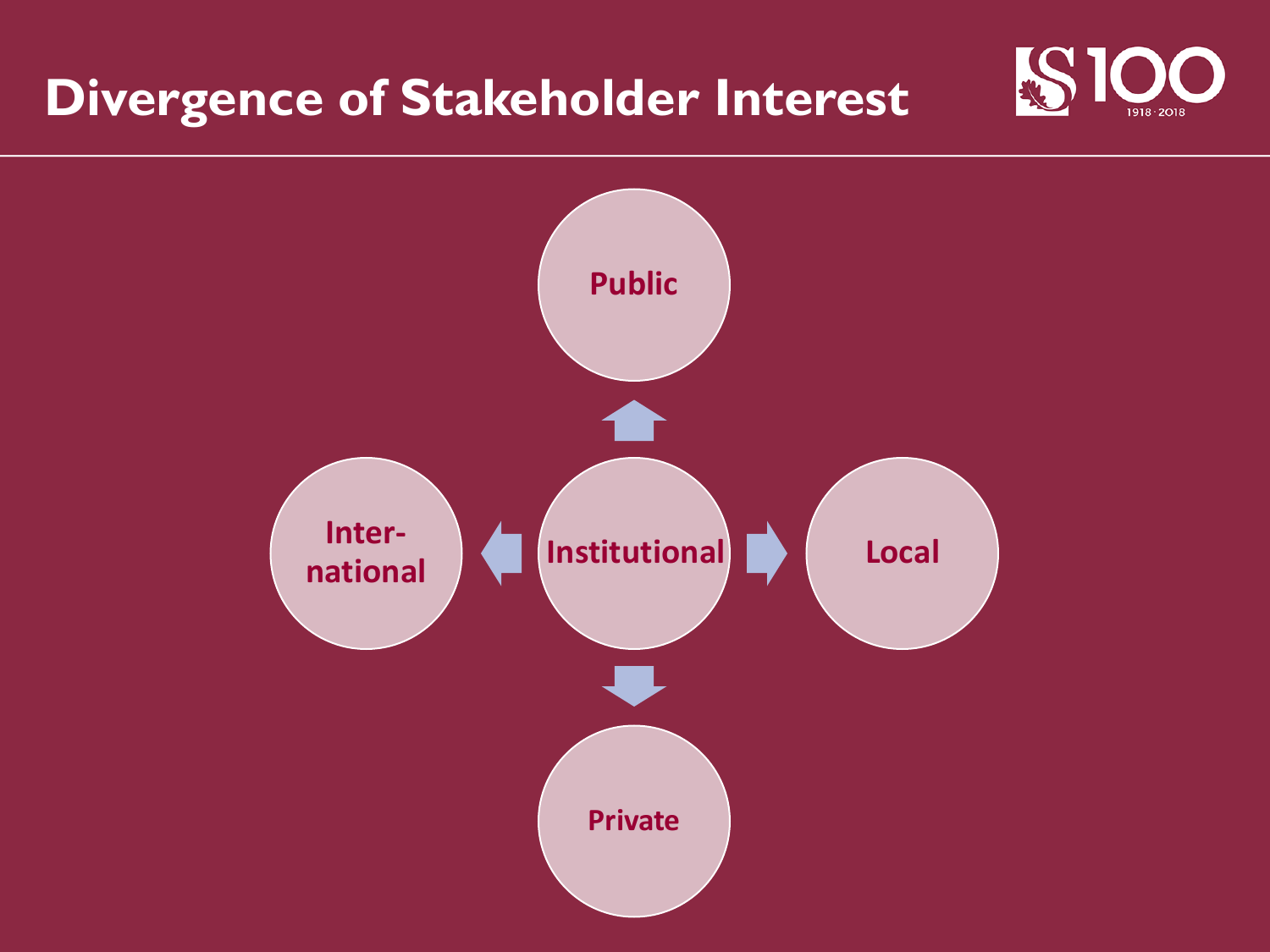

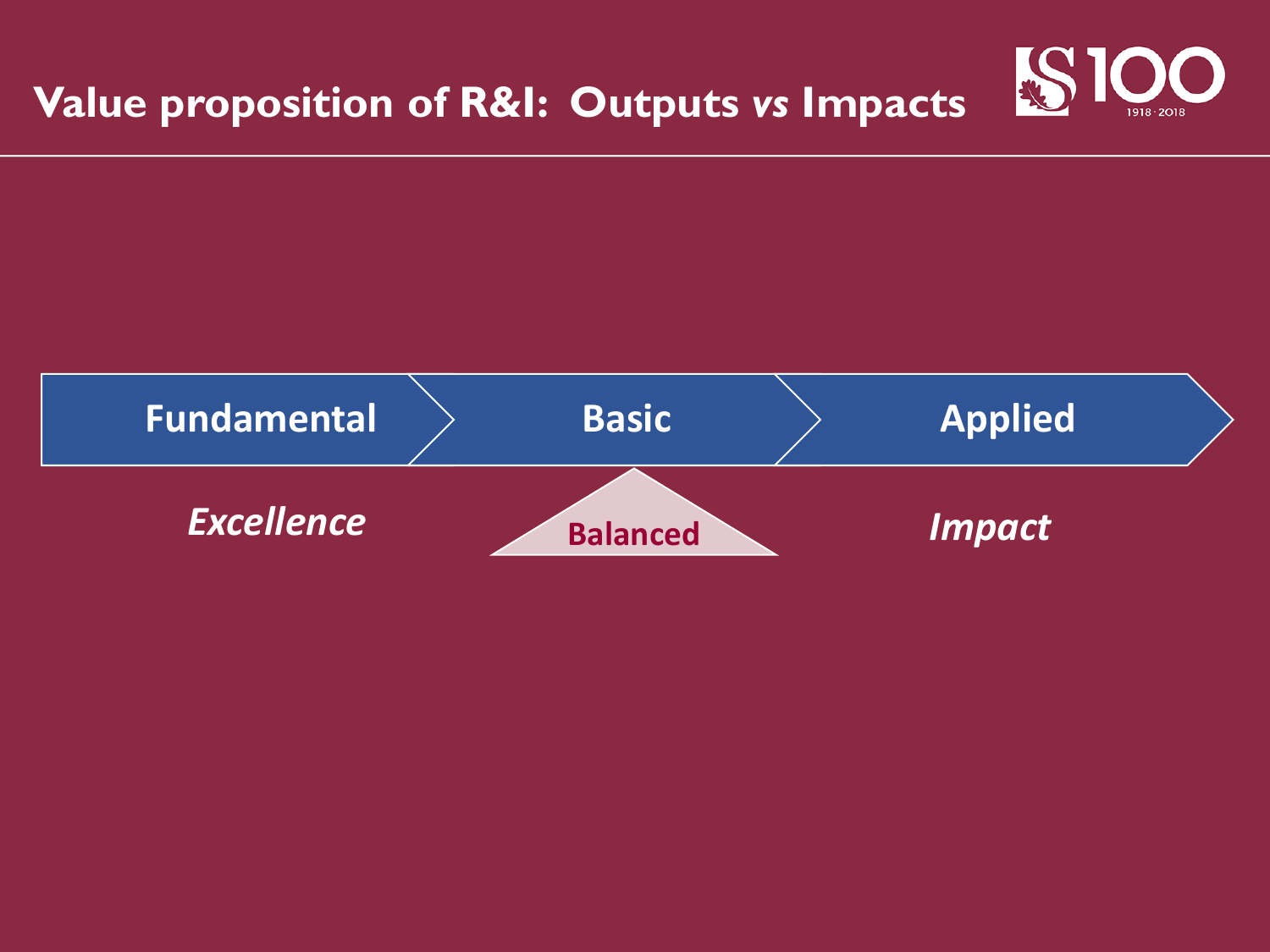## **Value proposition: Outputs** *vs* **Impacts**



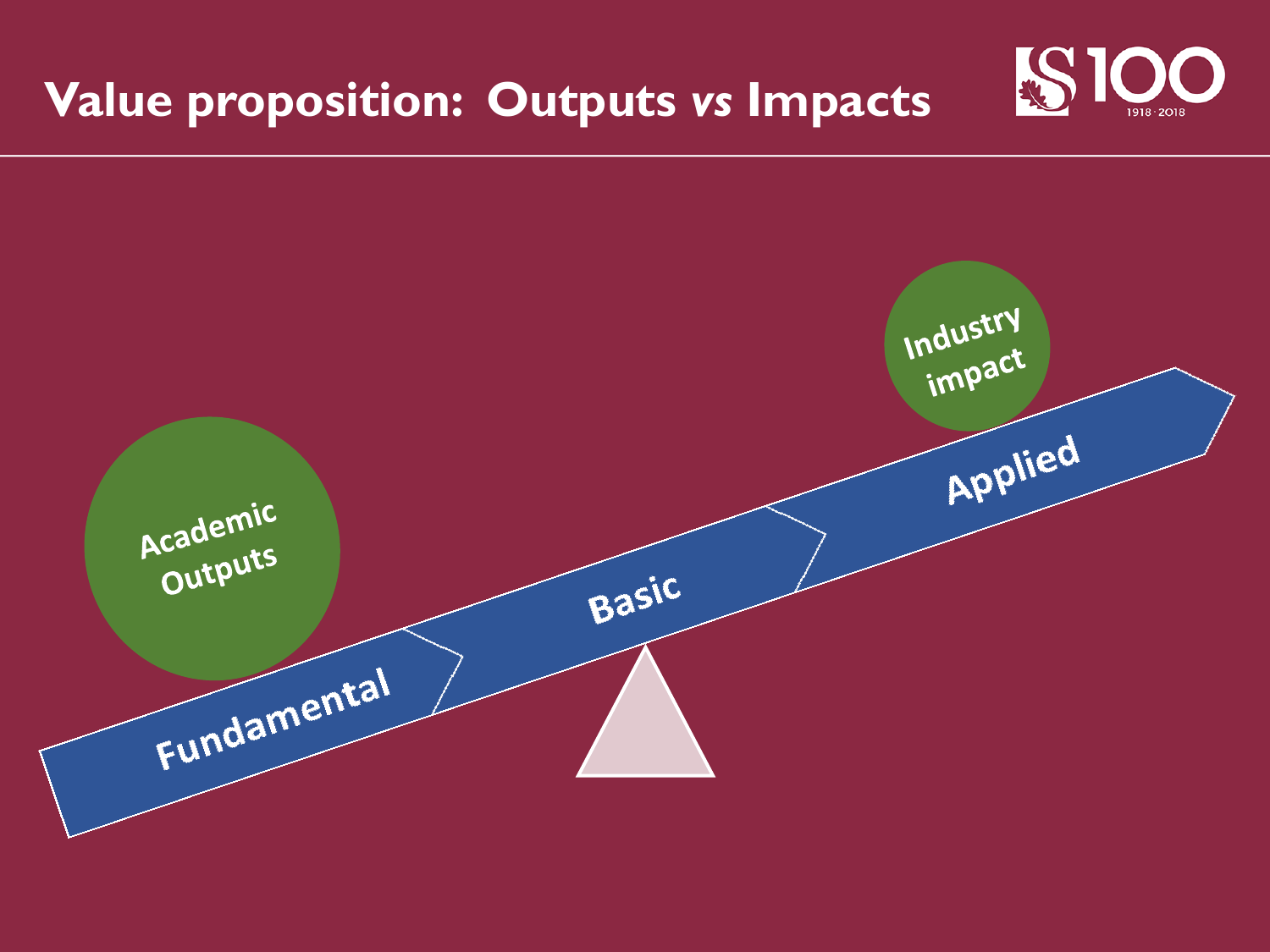## **Towards 2030**



- Diversification of the funding model
- Balanced R&I agenda
	- Fundamental to Applied; Outputs vs Impacts
- International partnerships
	- Complexity; Multidiciplinarity; Resources
- Public-Private partnerships
- Formulate sound strategies
	- Regional approach and focus
	- National/Regional Centres of Excellence in priority areas